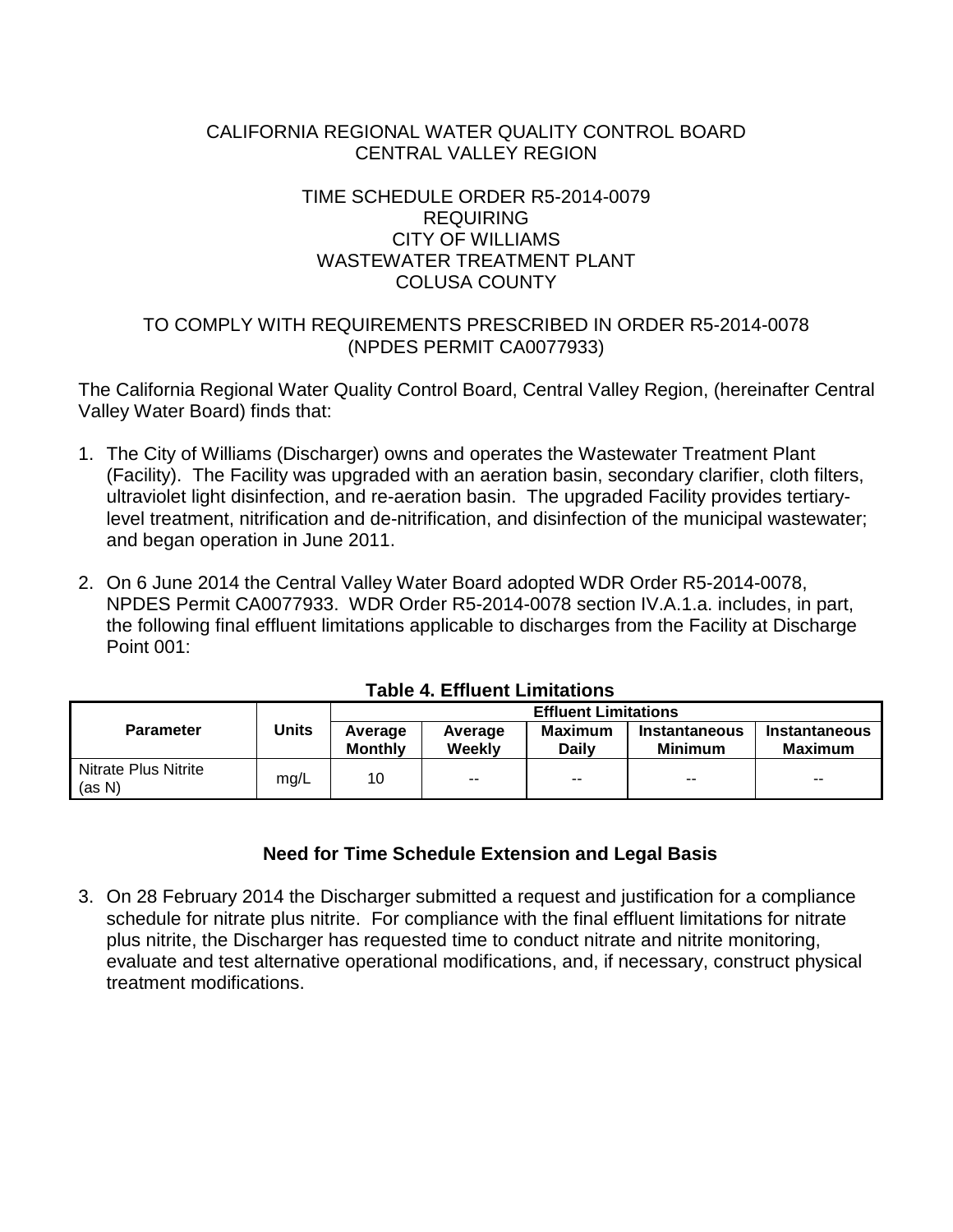#### **Mandatory Minimum Penalties**

- 4. California Water Code sections 13385(h) and (i) require the Central Valley Water Board to impose mandatory minimum penalties (MMPs) upon dischargers that violate certain effluent limitations. California Water Code section 13385(j)(3) exempts the discharge from mandatory minimum penalties "*where the waste discharge is in compliance with either a cease and desist order issued pursuant to Section 13301 or a time schedule order issued pursuant to Section 13300 or 13308, if all the* [specified] *requirements are met...for the purposes of this subdivision, the time schedule may not exceed five years in length...*".
- 5. Per the requirements of California Water Code section 13385(j)(3), the Central Valley Water Board finds that:
	- a. This Order specifies the actions that the Discharger is required to take in order to correct the violations that would otherwise be subject to California Water Code sections 13385(h) and (i).
	- b. The Discharger has stated that 5 years is necessary to allow the time to comply with the final effluent limitations for nitrate plus nitrite. The Discharger proposed to conduct additional monitoring for nitrate and nitrite and evaluate and test operational modifications, including modification of the return activated sludge (RAS) recycling rate, creation of an anoxic zone within the secondary treatment aeration basin, and/or construction of chemical facilities to facilitate denitrification. If operational changes do not result in compliance with the final effluent limitations for nitrate plus nitrite, the Discharger proposes to make physical modifications to the treatment process.
	- c. This Order establishes a time schedule to bring the waste discharge into compliance with the effluent limitations that is as short as possible, taking into account the technological, operational, and economic factors that affect the design, development, and implementation of the control measures that are necessary to comply with the effluent limitations.
- 6. Compliance with this Order exempts the Discharger from mandatory minimum penalties for violations of the final effluent limitation for nitrate plus nitrite found in WDR Order R5-2014-0078 from **6 June 2014** until **1 June 2019**. The Discharger has not previously been protected from mandatory minimum penalties for violations of the nitrate plus nitrite effluent limitations.
- 7. In accordance with CWC section 13385(j)(3)(C), the total length of protection from mandatory minimum penalties for the final effluent limitations for nitrate plus nitrite does not exceed five years.
- 8. This Order provides a time schedule for completing the actions necessary to ensure compliance with the final effluent limitations for nitrate plus nitrite contained in WDR Order R5-2014-0078. Since the time schedule for completion of actions necessary to bring the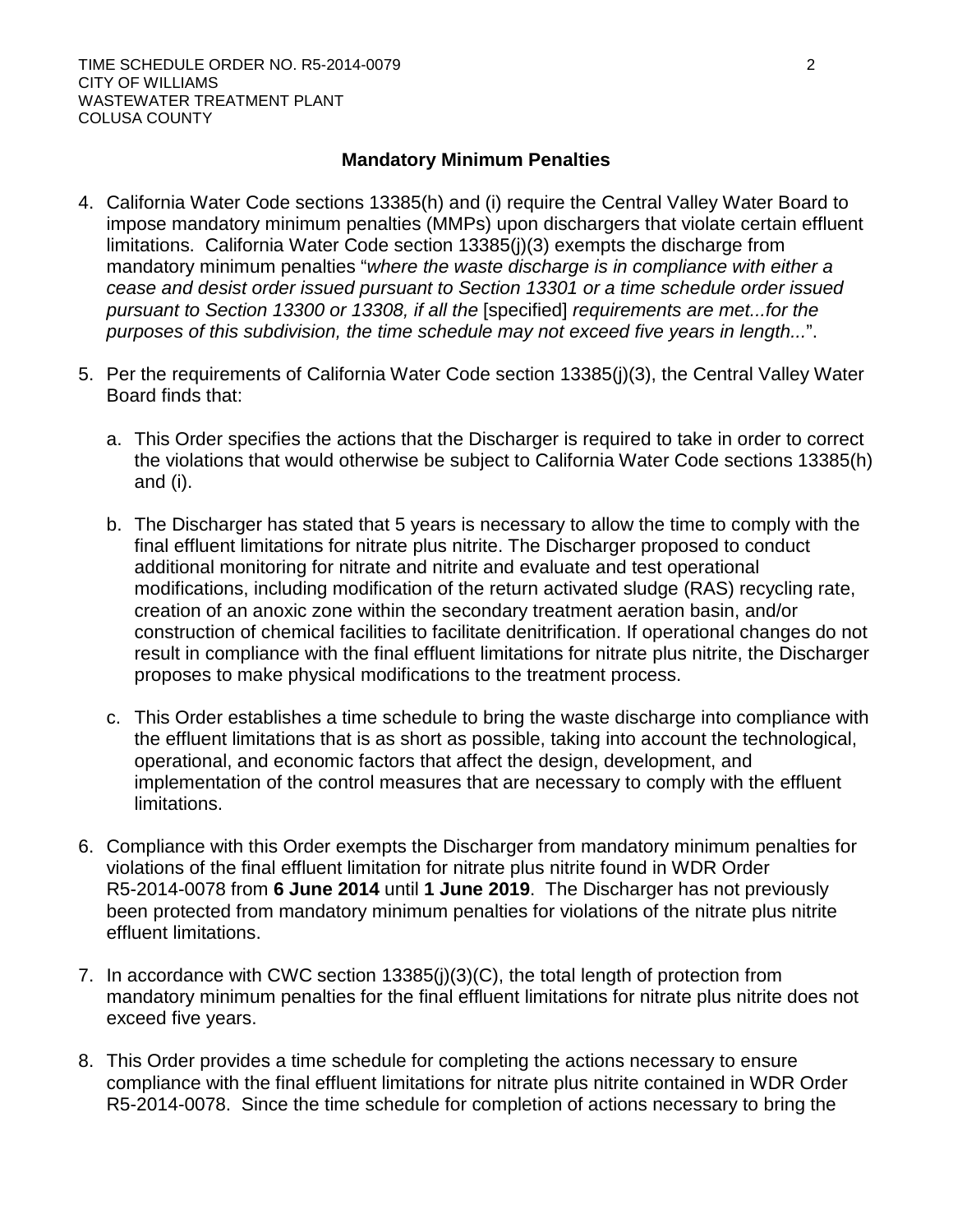waste discharge into compliance exceeds one year, this Order includes interim effluent limitations and interim requirements and dates for their achievement.

9. This Order includes a new performance-based interim effluent limitation for nitrate plus nitrite. The interim effluent limitations are based on the current treatment plant performance. The interim effluent limitations consist of statistically calculated performance-based average monthly effluent limits derived using sample data provided by the Discharger. The interim effluent limitations were developed using the statistical based approach provided in EPA's *Technical Support Document for Water Quality-Based Toxics Control or TSD. The TSD* provides guidance on estimating the projected maximum effluent concentration using a lognormal distribution of the observed effluent concentrations at a desired confidence level, as detailed in Section 3.3 of the TSD. The multipliers in Table 3-1 of the TSD were used to calculate the  $99<sup>th</sup>$  percent confidence level and  $99<sup>th</sup>$  percentile of the data set based on the number of effluent samples and the coefficient of variation. The multipliers from the table were multiplied by the highest observed effluent concentration to estimate the maximum expected effluent concentration; this value was used as the interim effluent limitations for the average monthly effluent limit (AMEL).

Effluent data from October 2011 through October 2013 was used to calculate the interim effluent limitation in the table below. The following summarizes the calculations of the average monthly interim effluent limitation for nitrate plus nitrite:

| <b>Parameter</b>     | Units | <b>MEC</b> | <b>Number</b><br>of Data<br><b>Points</b> | <b>Mean</b> | <b>Standard</b><br><b>Deviation</b> | <b>Coefficient</b><br>οf<br><b>Variation</b> | <b>Interim</b><br>Average<br><b>Monthly</b><br><b>Effluent</b><br><b>Limitation</b> |
|----------------------|-------|------------|-------------------------------------------|-------------|-------------------------------------|----------------------------------------------|-------------------------------------------------------------------------------------|
| Nitrate plus Nitrite | mg/L  | 20         | 35                                        | 10          | 3.9                                 | 0.37                                         | 30                                                                                  |

1 99% confidence level upper limit value from the *Technical Support Document for Water Quality-based Toxics Control* used to calculate the maximum expected concentration in a dataset.

- 10.The Central Valley Water Board finds that the Discharger can maintain compliance with the interim effluent limitation included in this Order. Interim effluent limitations are established when compliance with the final effluent limitations cannot be achieved by the existing Facility. Discharge of constituents in concentrations in excess of the final effluent limitations, but in compliance with the interim effluent limitations, can significantly degrade water quality and adversely affect the beneficial uses of the receiving stream on a long-term basis. The interim effluent limitation, however, establishes an enforceable ceiling concentration until compliance with the final effluent limitation can be achieved.
- 11.If an interim effluent limitation contained in this Order is exceeded, then the Discharger is subject to MMPs for that particular exceedance as it will no longer meet the exemption in CWC 13385(j)(3). It is the intent of the Board that a violation of an interim monthly effluent limitation subjects the Discharger to only one MMP for that monthly averaging period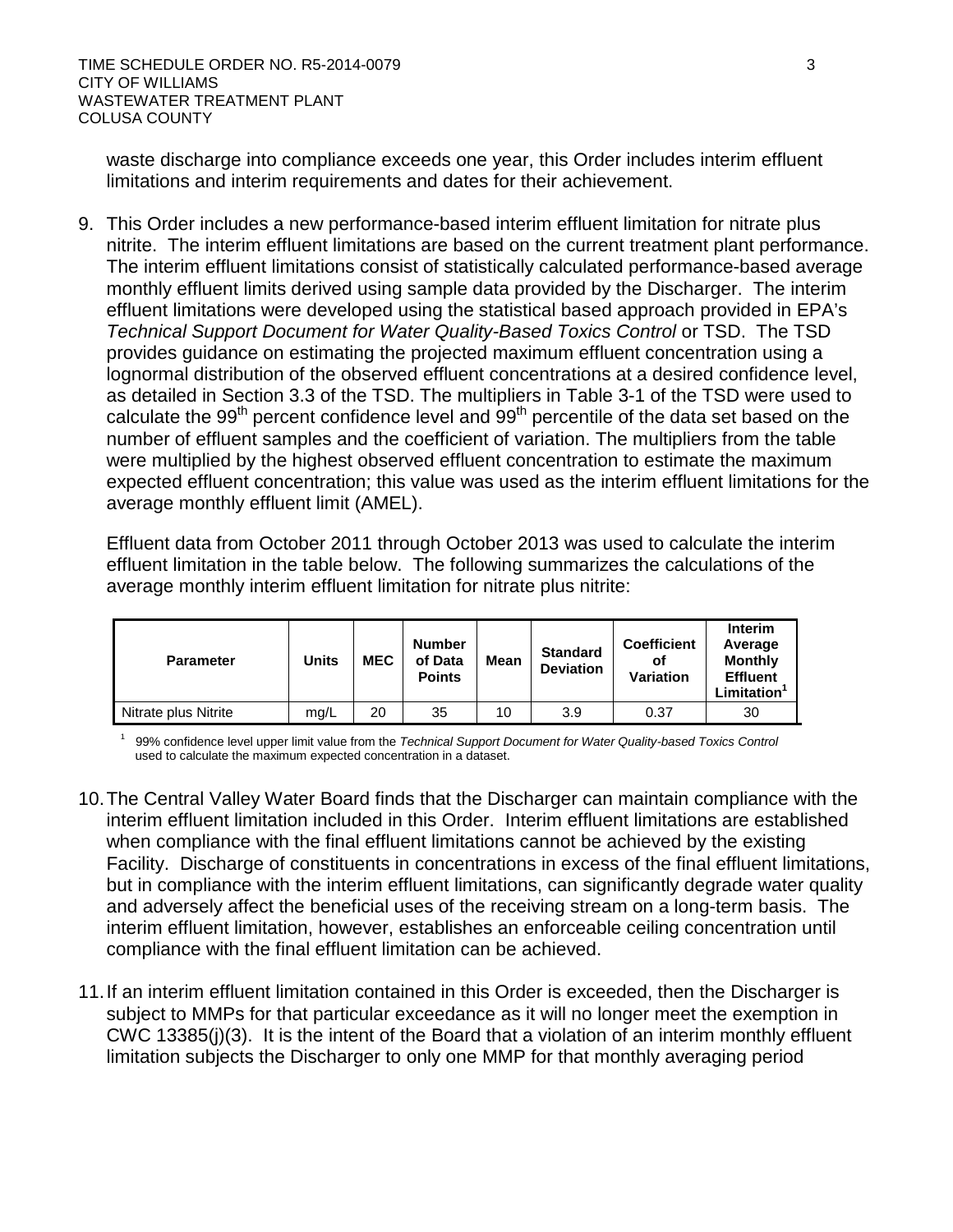#### **Other Regulatory Requirements**

- 12.California Water Code section 13300 states: "*Whenever a regional board finds that a discharge of waste is taking place or threatening to take place that violates or will violate requirements prescribed by the regional board, or the state board, or that the waste collection, treatment, or disposal facilities of a discharger are approaching capacity, the board may require the discharger to submit for approval of the board, with such modifications as it may deem necessary, a detailed time schedule of specific actions the discharger shall take in order to correct or prevent a violation of requirements*."
- 13.Water Code section 13267 states in part: *In conducting an investigation specified in subdivision (a), the regional board may require that any person who has discharged, discharges, or is suspected of having discharged or discharging, or who proposes to discharge waste within its region, or any citizen or domiciliary, or political agency or entity of this state who has discharged, discharges, or is suspected of having discharged or discharging, or who proposes to discharge, waste outside of its region that could affect the quality of waters within its region shall furnish, under penalty of perjury, technical or monitoring program reports which the regional board requires. The burden, including costs, of these reports shall bear a reasonable relationship to the need for the report and the benefits to be obtained from the reports. In requiring those reports, the regional board shall provide the person with a written explanation with regard to the need for the reports, and shall identify the evidence that supports requiring that person to provide the reports.*
- 14.The Discharger owns and operates the wastewater treatment facility which is subject to this Order. The technical and monitoring reports required by this Order are necessary to determine compliance with the WDRs and with this Order.
- 15.Issuance of this Order is exempt from the provisions of the California Environmental Quality Act (Pub. Resources Code, § 21000 et seq.) ("CEQA") pursuant to Water Code section 13389, since the adoption or modification of a NPDES permit for an existing source is statutorily exempt and this Order only serves to implement a NPDES permit. (*Pacific Water Conditioning Ass'n, Inc. v. City Council of City of Riverside* (1977) 73 Cal.App.3d 546, 555-556.).
- 16.On **6 June 2014**, in Rancho Cordova, California, after due notice to the Discharger and all other affected persons, the Central Valley Water Board conducted a public hearing at which evidence was received to consider this Time Schedule Order under Water Code section 13300 to establish a time schedule to achieve compliance with waste discharge requirements.

## **IT IS HEREBY ORDERED THAT:**

1. Pursuant to California Water Code Sections 13300 and 13267, the Discharger shall comply with the following time schedule to submit reports and ensure completion of the compliance project described in Finding 5.b, above: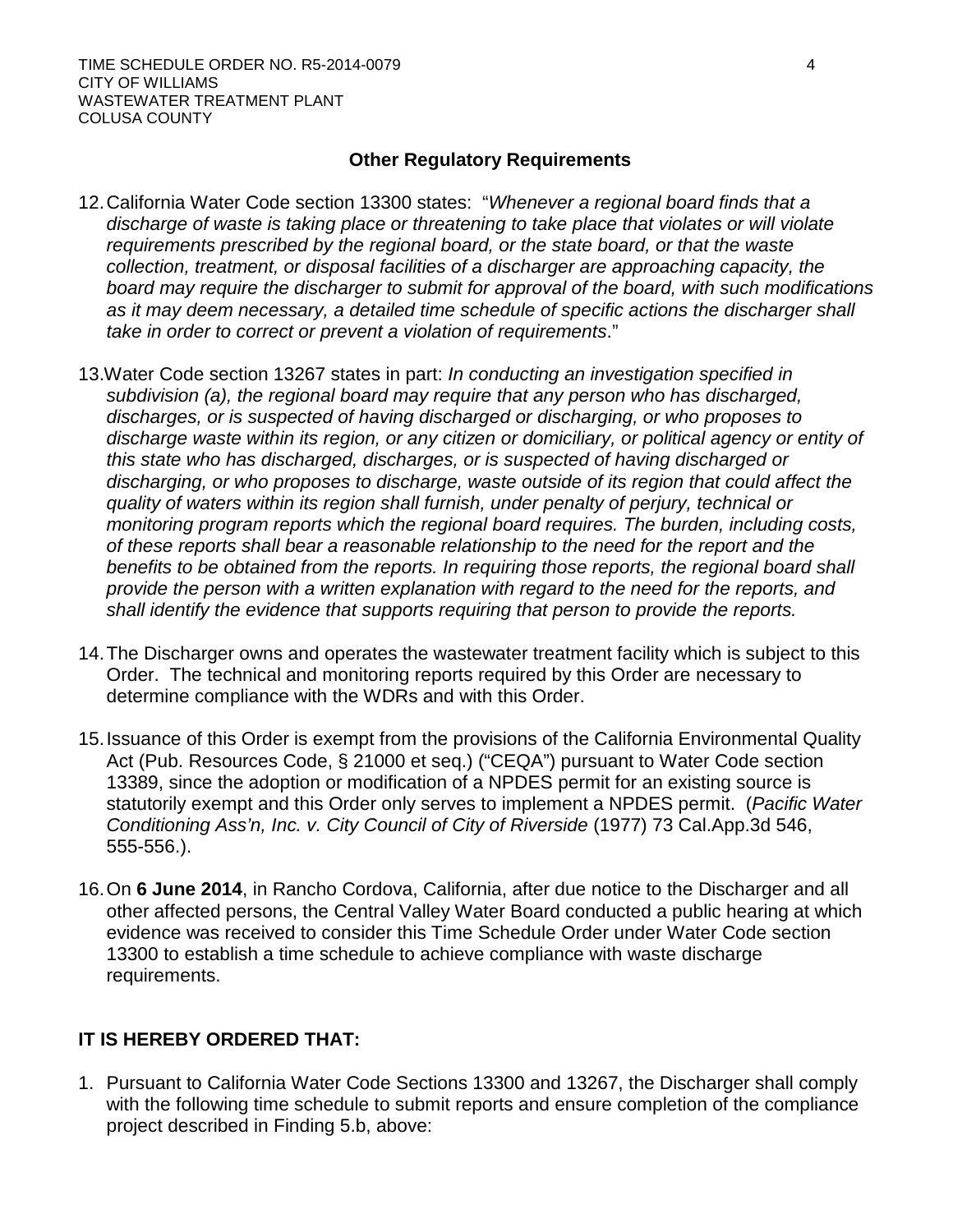| <b>Task</b>                                                                                                                                                         | <b>Compliance Date</b>                      |
|---------------------------------------------------------------------------------------------------------------------------------------------------------------------|---------------------------------------------|
| Begin nitrate plus nitrite monitoring in the aeration basins                                                                                                        | 15 June 2014                                |
| Submit and implement a Pollution Prevention Plan (PPP) for<br>nitrate plus nitrite that meets the requirements specified in<br>California Water Code Section 13263. | 6 December 2014                             |
| Complete nitrate plus nitrite monitoring in the aeration basins                                                                                                     | 15 June 2016                                |
| Begin alternative evaluation and testing of operational<br>modifications                                                                                            | 16 June 2016                                |
| Submit a technical report documenting the results of the nitrate<br>plus nitrite monitoring.                                                                        | 1 September 2016                            |
| Complete alternative evaluation and testing of operational<br>modifications.                                                                                        | 15 June 2017                                |
| Submit a technical report documenting the results of the<br>operational modifications, and if necessary propose Facility<br>upgrades including a time schedule.     | 1 September 2017                            |
| If necessary, complete Proposition 218 requirements and acquire<br>funding and complete CEQA requirements, design of treatment<br>modifications.                    | 1 September 2018                            |
| Complete construction of any necessary WWTP modifications                                                                                                           | 1 March 2019                                |
| Submit Progress Reports <sup>1</sup>                                                                                                                                | 1 June, annually, until final<br>compliance |
| Comply with the final effluent limitations for nitrate plus nitrite                                                                                                 | 1 June 2019                                 |

The progress reports shall detail what steps have been implemented towards achieving compliance with waste discharge requirements, including studies, construction progress, evaluation of measures implemented, and recommendations for additional measures as necessary to achieve full compliance by the final date.

2. Discharge from Discharge Point 001 shall not exceed the following interim effluent limitation. This interim effluent limitation for nitrate plus nitrite is effective upon adoption of this Order and shall apply in lieu of the corresponding final effluent limitation in WDR Order R5-2014-0078. The Discharger shall comply with the following interim effluent limitation through 1 June 2019, or when the Discharger is able to come into compliance, whichever is sooner.

| <b>Parameter</b>               | <b>Units</b> | <b>Interim Average</b><br><b>Monthly Effluent Limit</b> |
|--------------------------------|--------------|---------------------------------------------------------|
| Nitrate Plus Nitrite<br>(as N) | mq/L         | 30                                                      |

3. Any person signing a document submitted under this Order shall make the following certification: